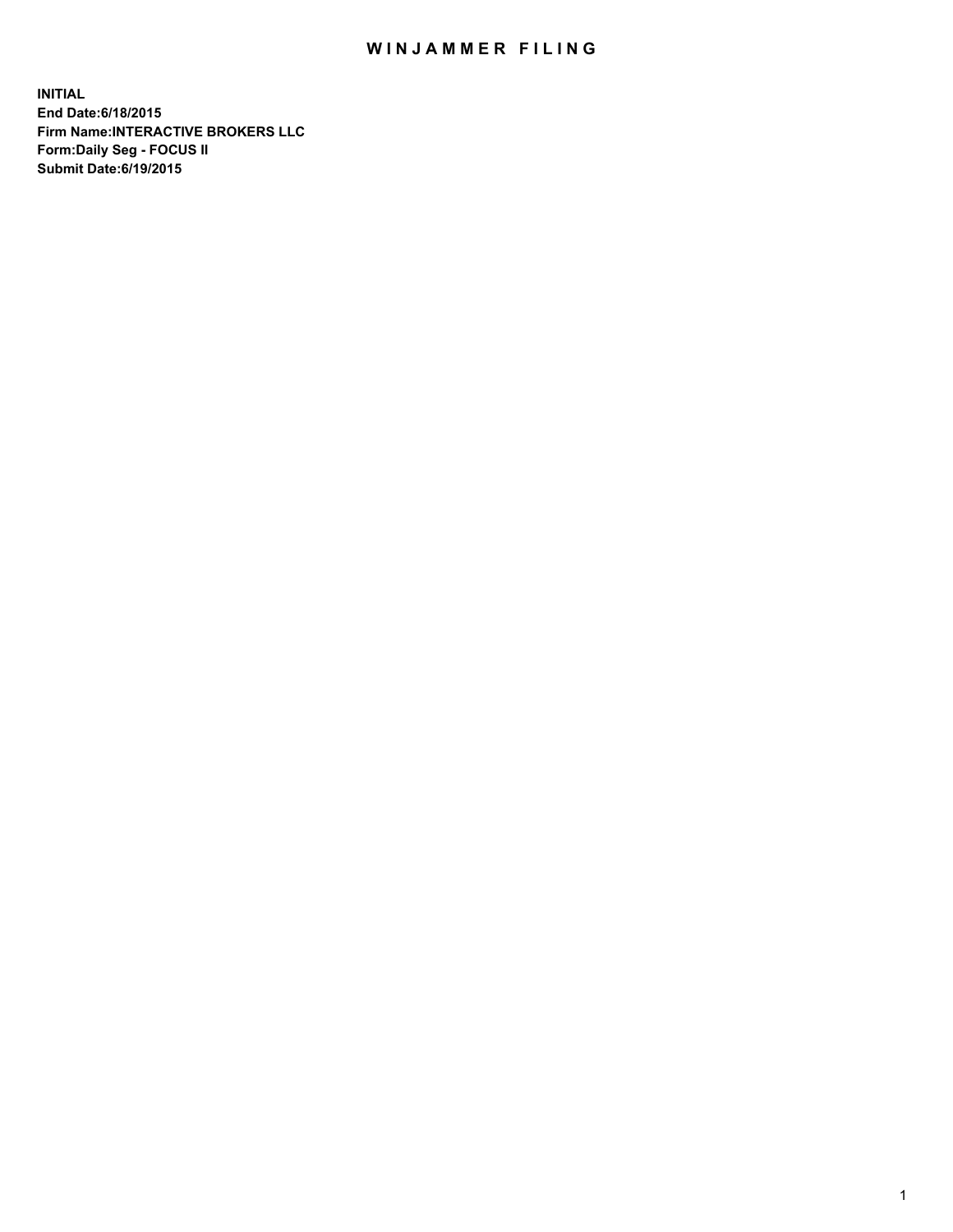## **INITIAL End Date:6/18/2015 Firm Name:INTERACTIVE BROKERS LLC Form:Daily Seg - FOCUS II Submit Date:6/19/2015 Daily Segregation - Cover Page**

| Name of Company<br><b>Contact Name</b><br><b>Contact Phone Number</b><br><b>Contact Email Address</b>                                                                                                                                                                                                                          | <b>INTERACTIVE BROKERS LLC</b><br><b>Michael Ellman</b><br>203-422-8926<br>mellman@interactivebrokers.co<br>$m$ |
|--------------------------------------------------------------------------------------------------------------------------------------------------------------------------------------------------------------------------------------------------------------------------------------------------------------------------------|-----------------------------------------------------------------------------------------------------------------|
| FCM's Customer Segregated Funds Residual Interest Target (choose one):<br>a. Minimum dollar amount: ; or<br>b. Minimum percentage of customer segregated funds required:% ; or<br>c. Dollar amount range between: and; or<br>d. Percentage range of customer segregated funds required between:% and%.                         | <u>0</u><br><u>0</u><br>155,000,000 245,000,000<br>0 <sub>0</sub>                                               |
| FCM's Customer Secured Amount Funds Residual Interest Target (choose one):<br>a. Minimum dollar amount: ; or<br>b. Minimum percentage of customer secured funds required:% ; or<br>c. Dollar amount range between: and; or<br>d. Percentage range of customer secured funds required between:% and%.                           | <u>0</u><br>0<br>80,000,000 120,000,000<br>0 <sub>0</sub>                                                       |
| FCM's Cleared Swaps Customer Collateral Residual Interest Target (choose one):<br>a. Minimum dollar amount: ; or<br>b. Minimum percentage of cleared swaps customer collateral required:% ; or<br>c. Dollar amount range between: and; or<br>d. Percentage range of cleared swaps customer collateral required between:% and%. | $\overline{\mathbf{0}}$<br>$\underline{\mathbf{0}}$<br>0 <sub>0</sub><br>0 <sub>0</sub>                         |
| Current ANC:on<br><b>Broker Dealer Minimum</b><br>Debit/Deficit - CustomersCurrent AmountGross Amount<br>Domestic Debit/Deficit<br>Foreign Debit/Deficit                                                                                                                                                                       | 2,516,540,622 18-JUN-2015<br>303,217,103<br>120,044<br>416,6570                                                 |
| Debit/Deficit - Non CustomersCurrent AmountGross Amount<br>Domestic Debit/Deficit<br>Foreign Debit/Deficit<br>Proprietary Profit/Loss<br>Domestic Profit/Loss<br>Foreign Profit/Loss                                                                                                                                           | 0 <sub>0</sub><br>0 <sub>0</sub><br><u>0</u><br><u>0</u>                                                        |
| Proprietary Open Trade Equity<br>Domestic OTE<br>Foreign OTE<br><b>SPAN</b><br><b>Customer SPAN Calculation</b>                                                                                                                                                                                                                | <u>0</u><br><u>0</u><br>1,386,747,091                                                                           |
| Non-Customer SPAN Calcualation<br><b>Proprietary Capital Charges</b><br>Minimum Dollar Amount Requirement<br>Other NFA Dollar Amount Requirement                                                                                                                                                                               | 18,179,018<br><u>0</u><br>20,000,000 [7465]<br>21,899,635 [7475]                                                |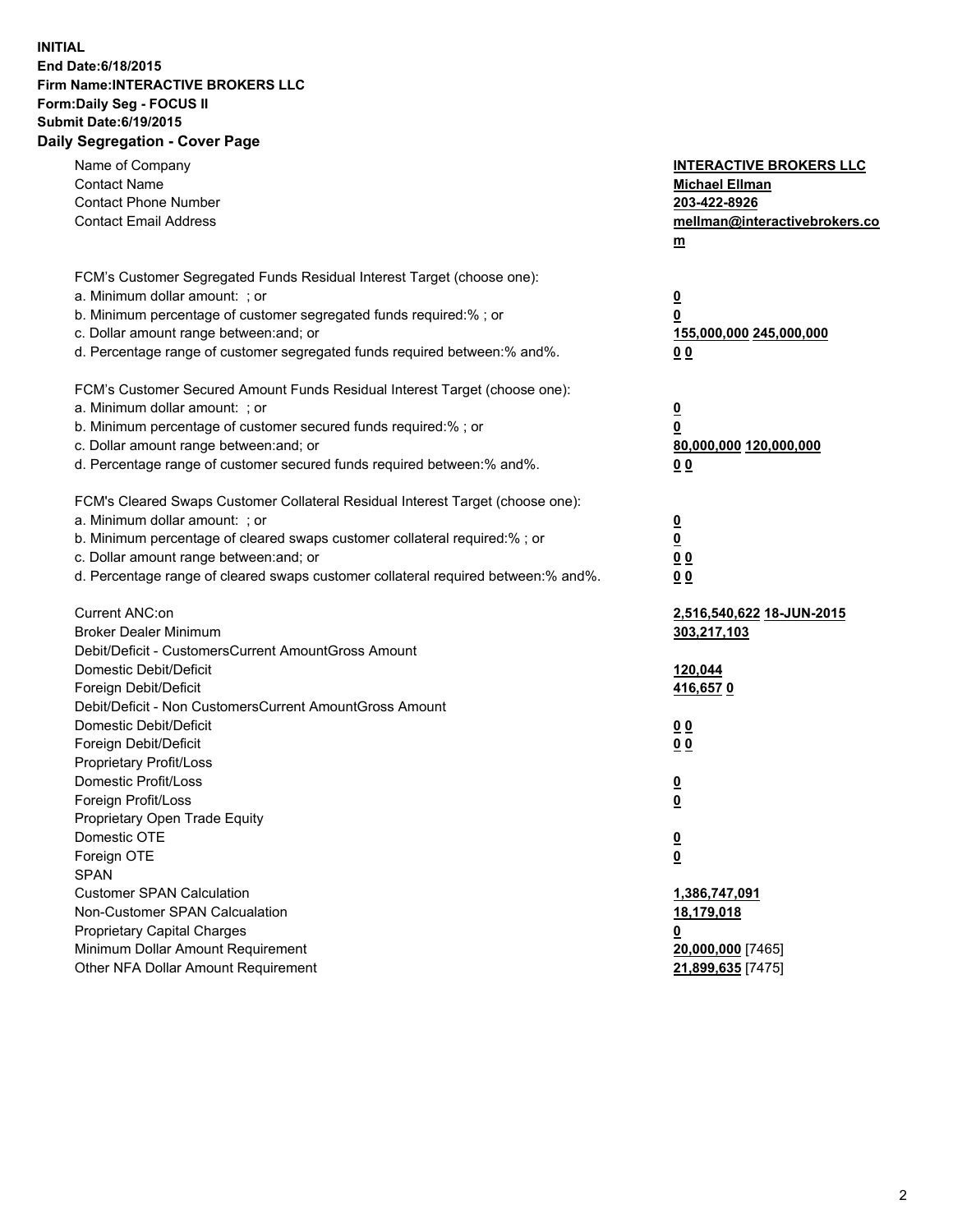## **INITIAL End Date:6/18/2015 Firm Name:INTERACTIVE BROKERS LLC Form:Daily Seg - FOCUS II Submit Date:6/19/2015 Daily Segregation - Secured Amounts**

|     | Dany Ocgregation - Oceanea Annoanta                                                         |                                                   |
|-----|---------------------------------------------------------------------------------------------|---------------------------------------------------|
|     | Foreign Futures and Foreign Options Secured Amounts                                         |                                                   |
|     | Amount required to be set aside pursuant to law, rule or regulation of a foreign            | $0$ [7305]                                        |
|     | government or a rule of a self-regulatory organization authorized thereunder                |                                                   |
| 1.  | Net ledger balance - Foreign Futures and Foreign Option Trading - All Customers             |                                                   |
|     | A. Cash                                                                                     | 609,288,341 [7315]                                |
|     | B. Securities (at market)                                                                   | $0$ [7317]                                        |
| 2.  | Net unrealized profit (loss) in open futures contracts traded on a foreign board of trade   | -68,402,113 [7325]                                |
| 3.  | Exchange traded options                                                                     |                                                   |
|     | a. Market value of open option contracts purchased on a foreign board of trade              | 77,014 [7335]                                     |
|     | b. Market value of open contracts granted (sold) on a foreign board of trade                |                                                   |
| 4.  | Net equity (deficit) (add lines 1.2. and 3.)                                                | <mark>-72,459</mark> [7337]<br>540,890,783 [7345] |
| 5.  |                                                                                             |                                                   |
|     | Account liquidating to a deficit and account with a debit balances - gross amount           | 416,657 [7351]                                    |
|     | Less: amount offset by customer owned securities                                            | 0 [7352] 416,657 [7354]                           |
| 6.  | Amount required to be set aside as the secured amount - Net Liquidating Equity              | 541,307,440 [7355]                                |
|     | Method (add lines 4 and 5)                                                                  |                                                   |
| 7.  | Greater of amount required to be set aside pursuant to foreign jurisdiction (above) or line | 541,307,440 [7360]                                |
|     | 6.                                                                                          |                                                   |
|     | FUNDS DEPOSITED IN SEPARATE REGULATION 30.7 ACCOUNTS                                        |                                                   |
| 1.  | Cash in banks                                                                               |                                                   |
|     | A. Banks located in the United States                                                       | $0$ [7500]                                        |
|     | B. Other banks qualified under Regulation 30.7                                              | 0 [7520] 0 [7530]                                 |
| 2.  | Securities                                                                                  |                                                   |
|     | A. In safekeeping with banks located in the United States                                   | 508,879,071 [7540]                                |
|     | B. In safekeeping with other banks qualified under Regulation 30.7                          | 0 [7560] 508,879,071 [7570]                       |
| 3.  | Equities with registered futures commission merchants                                       |                                                   |
|     | A. Cash                                                                                     | $0$ [7580]                                        |
|     | <b>B.</b> Securities                                                                        | $0$ [7590]                                        |
|     | C. Unrealized gain (loss) on open futures contracts                                         | $0$ [7600]                                        |
|     | D. Value of long option contracts                                                           | $0$ [7610]                                        |
|     | E. Value of short option contracts                                                          | 0 [7615] 0 [7620]                                 |
| 4.  | Amounts held by clearing organizations of foreign boards of trade                           |                                                   |
|     | A. Cash                                                                                     | $0$ [7640]                                        |
|     | <b>B.</b> Securities                                                                        | $0$ [7650]                                        |
|     | C. Amount due to (from) clearing organization - daily variation                             | $0$ [7660]                                        |
|     | D. Value of long option contracts                                                           | $0$ [7670]                                        |
|     | E. Value of short option contracts                                                          | 0 [7675] 0 [7680]                                 |
| 5.  | Amounts held by members of foreign boards of trade                                          |                                                   |
|     | A. Cash                                                                                     | 201,424,769 [7700]                                |
|     | <b>B.</b> Securities                                                                        | $0$ [7710]                                        |
|     | C. Unrealized gain (loss) on open futures contracts                                         | 45,963,307 [7720]                                 |
|     | D. Value of long option contracts                                                           | 77,020 [7730]                                     |
|     | E. Value of short option contracts                                                          | <mark>-72,458</mark> [7735] 155,466,024 [7740]    |
| 6.  | Amounts with other depositories designated by a foreign board of trade                      | 0 [7760]                                          |
| 7.  | Segregated funds on hand                                                                    | $0$ [7765]                                        |
| 8.  | Total funds in separate section 30.7 accounts                                               | 664,345,095 [7770]                                |
| 9.  | Excess (deficiency) Set Aside for Secured Amount (subtract line 7 Secured Statement         | 123,037,655 [7380]                                |
|     | Page 1 from Line 8)                                                                         |                                                   |
| 10. | Management Target Amount for Excess funds in separate section 30.7 accounts                 | 80,000,000 [7780]                                 |
| 11. | Excess (deficiency) funds in separate 30.7 accounts over (under) Management Target          | 43,037,655 [7785]                                 |
|     |                                                                                             |                                                   |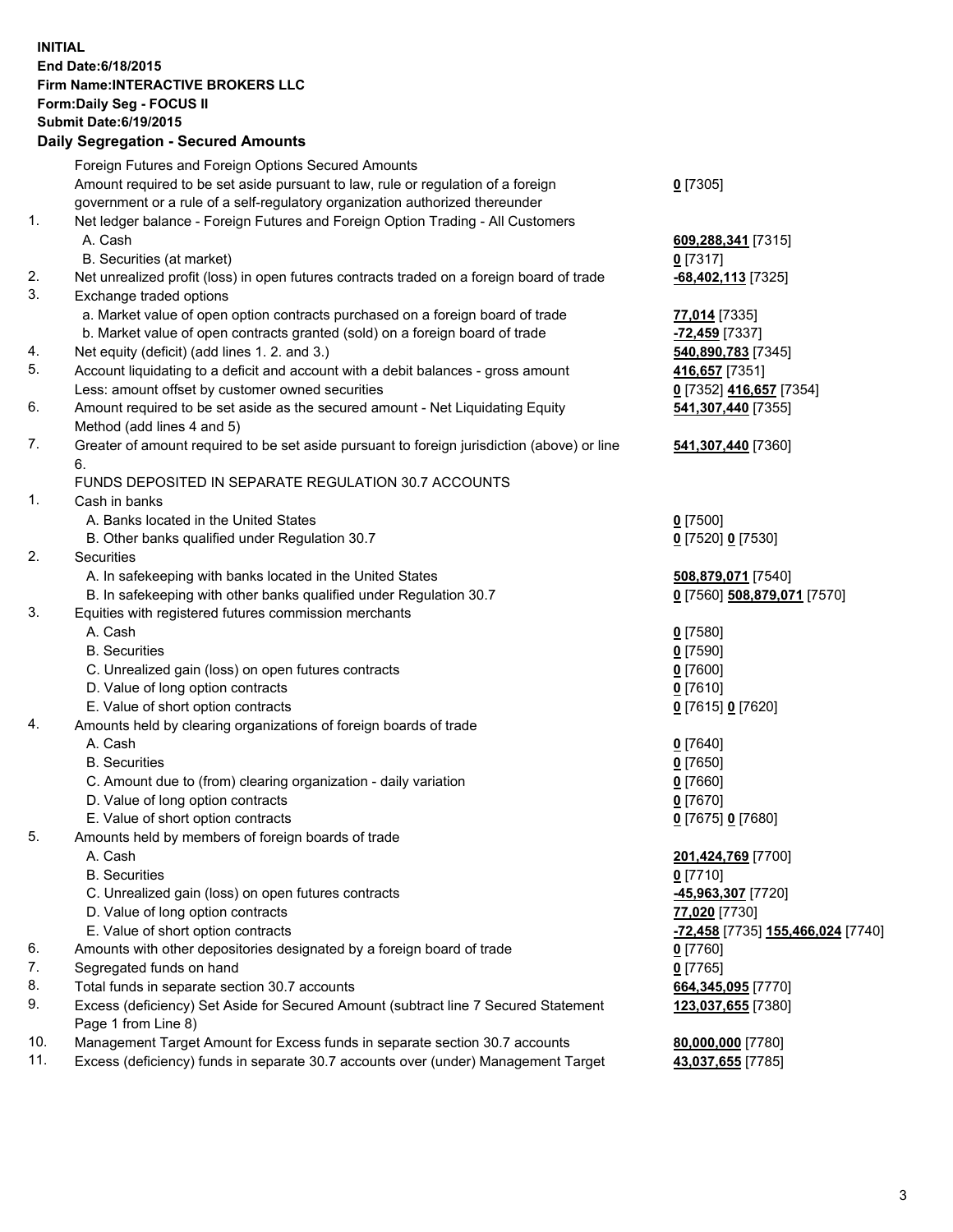**INITIAL End Date:6/18/2015 Firm Name:INTERACTIVE BROKERS LLC Form:Daily Seg - FOCUS II Submit Date:6/19/2015 Daily Segregation - Segregation Statement** SEGREGATION REQUIREMENTS(Section 4d(2) of the CEAct) 1. Net ledger balance A. Cash **2,633,963,198** [7010] B. Securities (at market) **0** [7020] 2. Net unrealized profit (loss) in open futures contracts traded on a contract market **-102,303,189** [7030] 3. Exchange traded options A. Add market value of open option contracts purchased on a contract market **119,747,205** [7032] B. Deduct market value of open option contracts granted (sold) on a contract market **-155,076,631** [7033] 4. Net equity (deficit) (add lines 1, 2 and 3) **2,496,330,583** [7040] 5. Accounts liquidating to a deficit and accounts with debit balances - gross amount **120,044** [7045] Less: amount offset by customer securities **0** [7047] **120,044** [7050] 6. Amount required to be segregated (add lines 4 and 5) **2,496,450,627** [7060] FUNDS IN SEGREGATED ACCOUNTS 7. Deposited in segregated funds bank accounts A. Cash **266,912,469** [7070] B. Securities representing investments of customers' funds (at market) **1,522,851,115** [7080] C. Securities held for particular customers or option customers in lieu of cash (at market) **0** [7090] 8. Margins on deposit with derivatives clearing organizations of contract markets A. Cash **11,116,590** [7100] B. Securities representing investments of customers' funds (at market) **89,992,262** [7110] C. Securities held for particular customers or option customers in lieu of cash (at market) **0** [7120] 9. Net settlement from (to) derivatives clearing organizations of contract markets **2,640,546** [7130] 10. Exchange traded options A. Value of open long option contracts **1,086,025** [7132] B. Value of open short option contracts **-6,892,923** [7133] 11. Net equities with other FCMs A. Net liquidating equity **-13,620,314** [7140] B. Securities representing investments of customers' funds (at market) **842,935,937** [7160] C. Securities held for particular customers or option customers in lieu of cash (at market) **0** [7170] 12. Segregated funds on hand **0** [7150] 13. Total amount in segregation (add lines 7 through 12) **2,717,021,707** [7180] 14. Excess (deficiency) funds in segregation (subtract line 6 from line 13) **220,571,080** [7190] 15. Management Target Amount for Excess funds in segregation **155,000,000** [7194]

16. Excess (deficiency) funds in segregation over (under) Management Target Amount Excess

**65,571,080** [7198]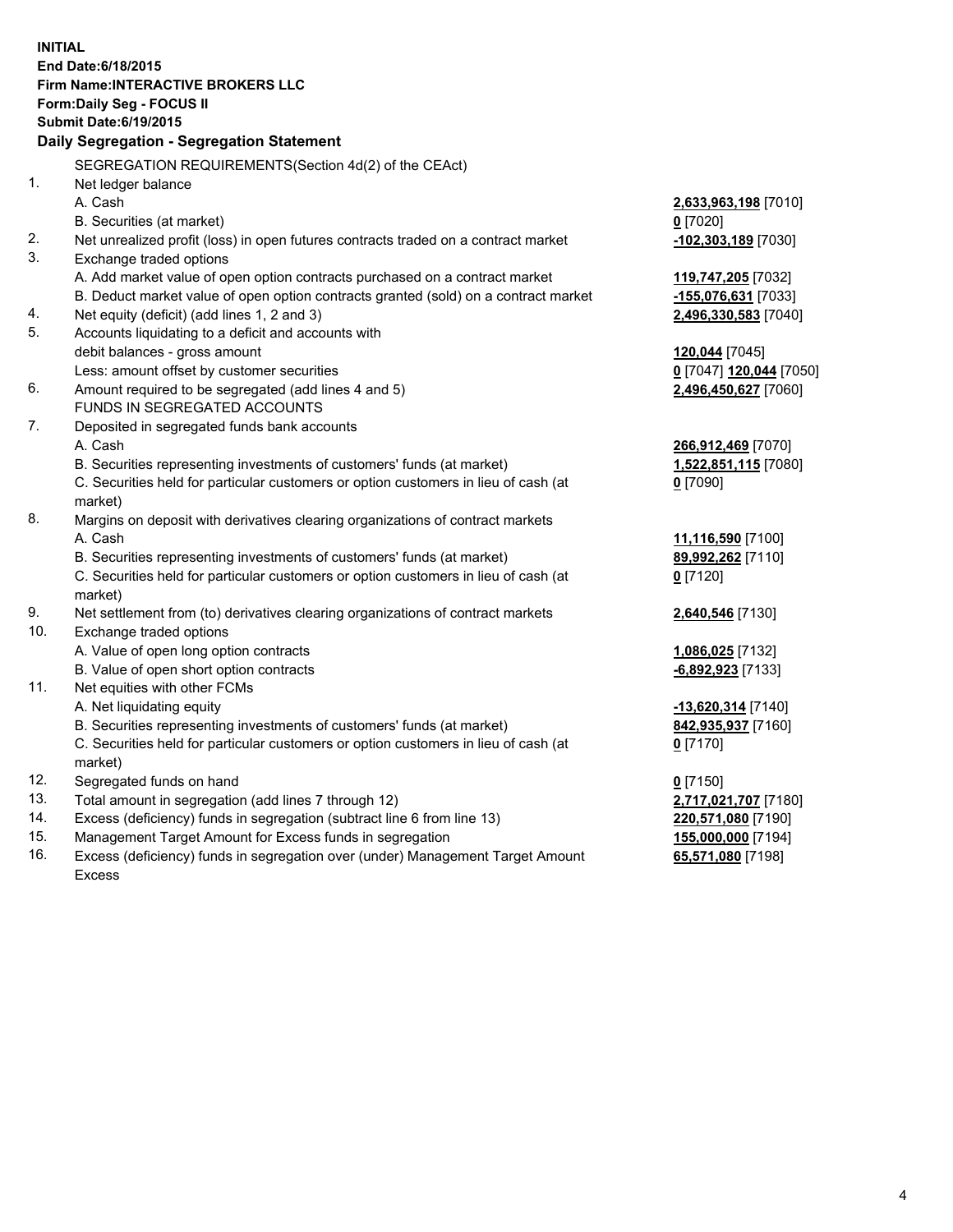## **INITIAL End Date:6/18/2015 Firm Name:INTERACTIVE BROKERS LLC Form:Daily Seg - FOCUS II Submit Date:6/19/2015 Daily Segregation - Supplemental**

| $\blacksquare$ | Total gross margin deficiencies - Segregated Funds Origin                                                                        | 7,265,343 [9100] |
|----------------|----------------------------------------------------------------------------------------------------------------------------------|------------------|
| $\blacksquare$ | Total gross margin deficiencies - Secured Funds Origin                                                                           | 3,623,528 [9101] |
| $\blacksquare$ | Total gross margin deficiencies - Cleared Swaps Customer Collateral Funds Origin                                                 | $0$ [9102]       |
| $\blacksquare$ | Total gross margin deficiencies - Noncustomer and Proprietary Accounts Origin                                                    | $0$ [9103]       |
| $\blacksquare$ | Total number of accounts contributing to total gross margin deficiencies - Segregated<br>Funds Origin                            | 403 [9104]       |
| $\blacksquare$ | Total number of accounts contributing to total gross margin deficiencies - Secured<br>Funds Origin                               | 123 [9105]       |
| $\blacksquare$ | Total number of accounts contributing to the total gross margin deficiencies - Cleared<br>Swaps Customer Collateral Funds Origin | $0$ [9106]       |
| ۰              | Total number of accounts contributing to the total gross margin deficiencies -<br>Noncustomer and Proprietary Accounts Origin    | $0$ [9107]       |
| $\blacksquare$ | Upload a copy of the firm's daily margin report the FCM uses to issue margin calls<br>which corresponds with the reporting date. |                  |

20150618 Commodity Margin Deficiency Report Upload.xlsx